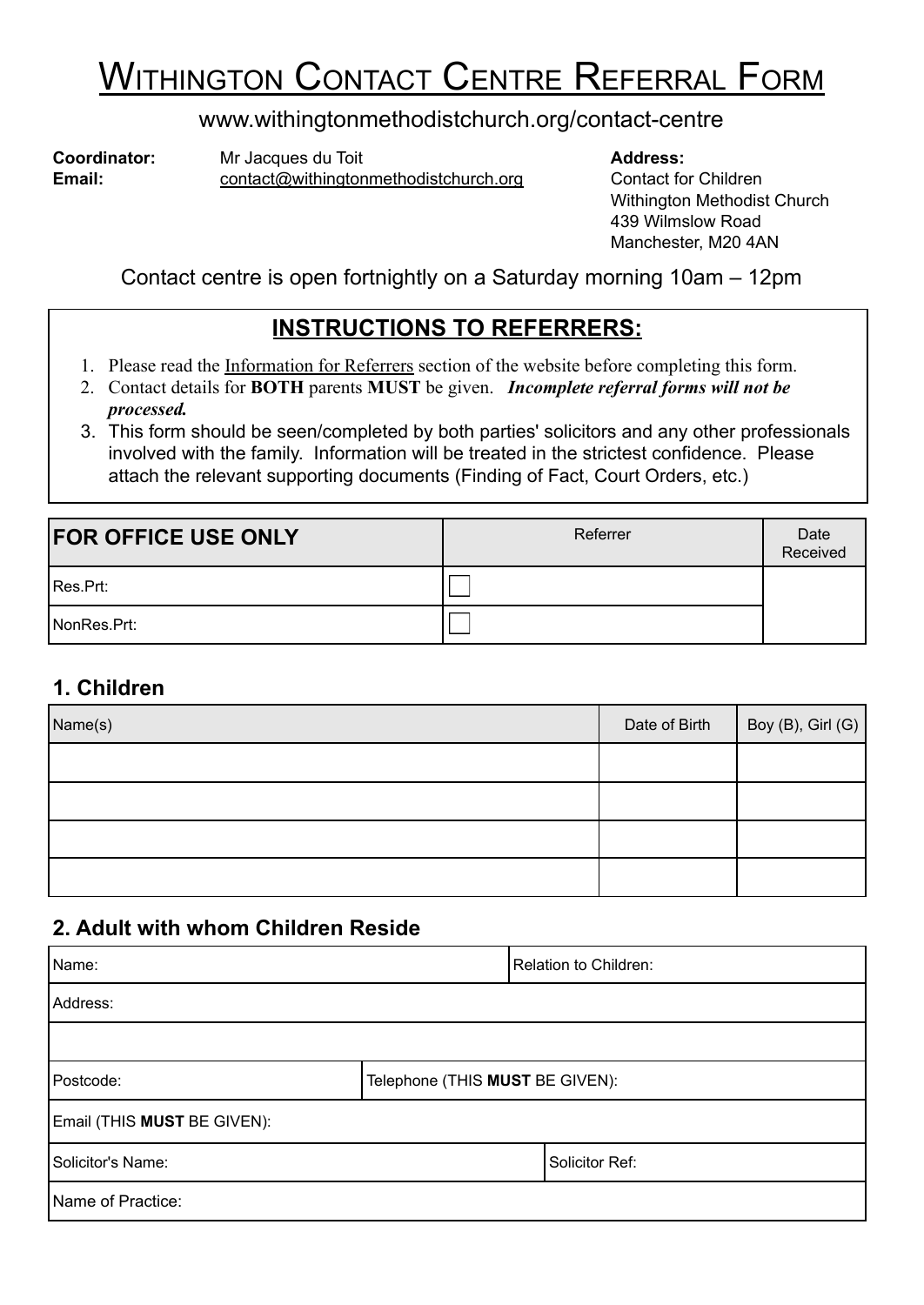| Address:                                              |      |  |  |  |  |
|-------------------------------------------------------|------|--|--|--|--|
|                                                       |      |  |  |  |  |
| Postcode:                                             | Tel: |  |  |  |  |
| Email:                                                |      |  |  |  |  |
| Is this solicitor referring the contact?<br>Yes<br>No |      |  |  |  |  |

## **3. Adult Requesting Contact**

| Name:                                                        |                              | Relation to Children: |                                 |                |     |           |
|--------------------------------------------------------------|------------------------------|-----------------------|---------------------------------|----------------|-----|-----------|
| Address:                                                     |                              |                       |                                 |                |     |           |
|                                                              |                              |                       |                                 |                |     |           |
| Postcode:                                                    |                              |                       | Telephone (THIS MUST BE GIVEN): |                |     |           |
| Email (THIS MUST BE GIVEN):                                  |                              |                       |                                 |                |     |           |
| Does this person have legal parental responsibility:         |                              |                       |                                 |                | Yes | <b>No</b> |
|                                                              | a) They met children:        |                       |                                 |                |     |           |
| Length of time since                                         | b) They lived with children: |                       |                                 |                |     |           |
|                                                              |                              |                       |                                 |                |     |           |
| Solicitor's Name:                                            |                              |                       |                                 | Solicitor Ref: |     |           |
| Name of Practice:                                            |                              |                       |                                 |                |     |           |
| Address:                                                     |                              |                       |                                 |                |     |           |
|                                                              |                              |                       |                                 |                |     |           |
| Postcode:<br>Tel:                                            |                              |                       |                                 |                |     |           |
| Email:                                                       |                              |                       |                                 |                |     |           |
| Is this solicitor referring the contact?<br>Yes<br><b>No</b> |                              |                       |                                 |                |     |           |

# **4. Contact Referrer (if not already indicated)**

| Please give details of the person referring contact, if this has <b>NOT</b> already been indicated. |  |  |  |  |
|-----------------------------------------------------------------------------------------------------|--|--|--|--|
| Name:<br>Profession:                                                                                |  |  |  |  |
| Address:                                                                                            |  |  |  |  |
|                                                                                                     |  |  |  |  |
| Tel:<br>Postcode:                                                                                   |  |  |  |  |

# **5. Health and Medical Requirements**

| a) Do any of the Children have any illness, allergy, disability, special needs or |      |    |
|-----------------------------------------------------------------------------------|------|----|
| medical requirements? If Yes, please give details.                                | Yes. | No |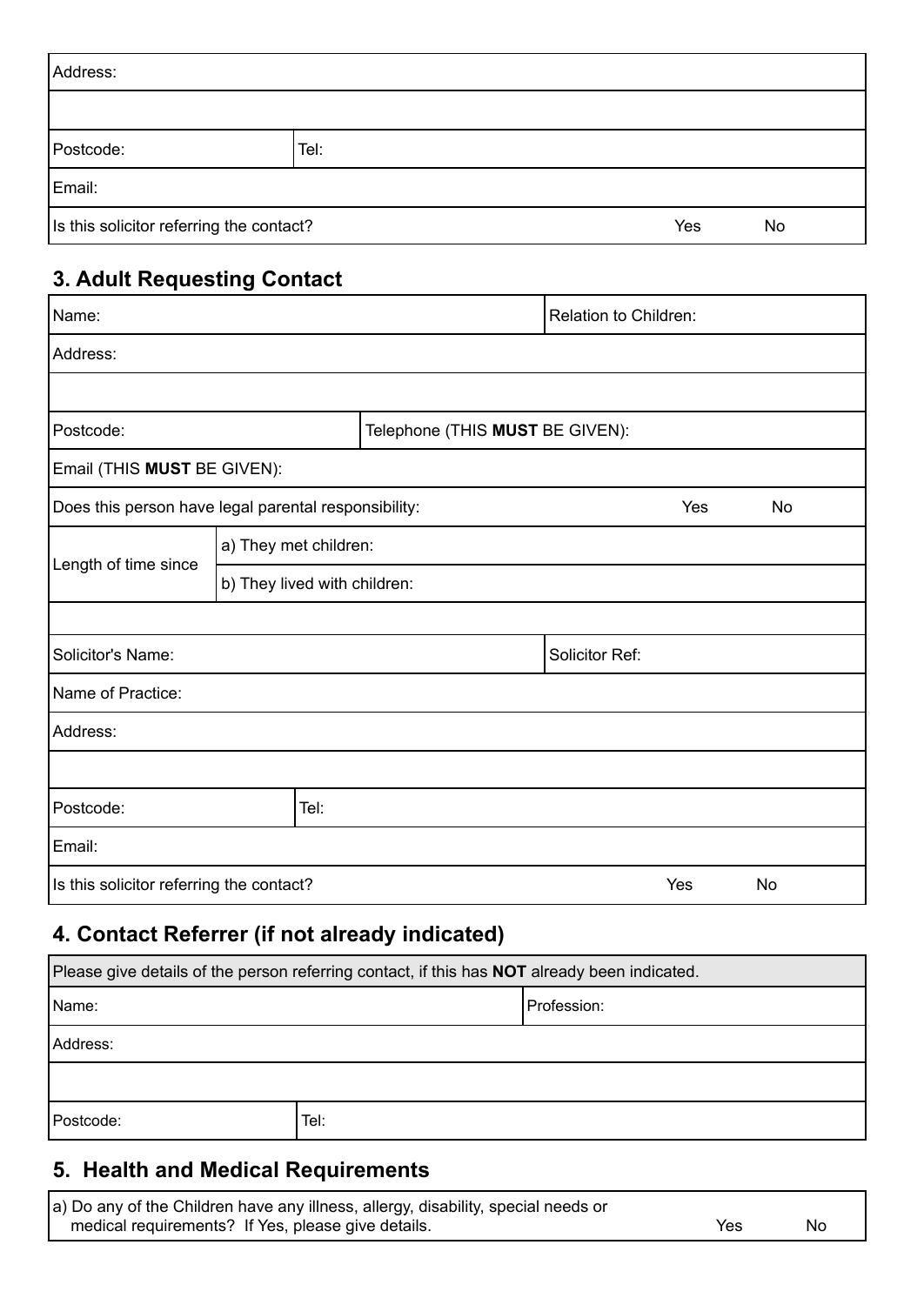## **5. Health and Medical Requirements**

| (b) Do any of the adults involved suffer from long-term physical/mental illness<br>or disability? If Yes, please give details? | Yes | No |
|--------------------------------------------------------------------------------------------------------------------------------|-----|----|
|                                                                                                                                |     |    |
|                                                                                                                                |     |    |

# **6. Details of Contact**

г

| NOTE: there is a waiting list and contact can only start once pre-visits have been completed. The centre is<br>open fortnightly on a Saturday from 10am to 12pm.                                                                                       |                                          |     |           |
|--------------------------------------------------------------------------------------------------------------------------------------------------------------------------------------------------------------------------------------------------------|------------------------------------------|-----|-----------|
| a) Preferred start date:                                                                                                                                                                                                                               | b) Length of visits (max. 2 hours):      |     |           |
| c) Frequency (in weeks):                                                                                                                                                                                                                               | d) Are parties willing to meet?          | Yes | No        |
| NOTE: if parties are not willing to meet, drop-off and collection arrangements will be discussed during the<br>pre-visit. Parties will be responsible for adhering to any arrangements made – Contact Centre staff cannot<br>enforce these agreements. |                                          |     |           |
| e) Date and venue of last contact?                                                                                                                                                                                                                     |                                          |     |           |
| f) Will the adult with whom the Children reside be dropping them off<br>and collecting them from the Centre?                                                                                                                                           |                                          | Yes | <b>No</b> |
| f.1) If not, who will be bringing/collecting them?                                                                                                                                                                                                     |                                          |     |           |
| g) Can the Children be taken out of the Centre?<br>If so, indicate for how long and give any extra details below:                                                                                                                                      |                                          | Yes | <b>No</b> |
|                                                                                                                                                                                                                                                        |                                          |     |           |
|                                                                                                                                                                                                                                                        |                                          |     |           |
| h) Names of other people (grandparents, aunts, uncles, other children, etc) allowed to participate in contact at<br>the Centre. Only people listed below will be permitted into the Contact Centre.                                                    |                                          |     |           |
| Name of Child or Adult                                                                                                                                                                                                                                 | Relation to Resident or Contacting Adult |     |           |
|                                                                                                                                                                                                                                                        |                                          |     |           |
|                                                                                                                                                                                                                                                        |                                          |     |           |
|                                                                                                                                                                                                                                                        |                                          |     |           |
|                                                                                                                                                                                                                                                        |                                          |     |           |

## **7. CAFCASS, Court Orders and Child Safety**

| a) Has there been any CAFCASS involvement? |                                                        | Yes | Nο |
|--------------------------------------------|--------------------------------------------------------|-----|----|
|                                            | a.1) If Yes, please provide the following information: |     |    |
| <b>CAFCASS</b>                             | Dates of Involvement:                                  |     |    |
| Details                                    | Name of CAFCASS officer (if any):                      |     |    |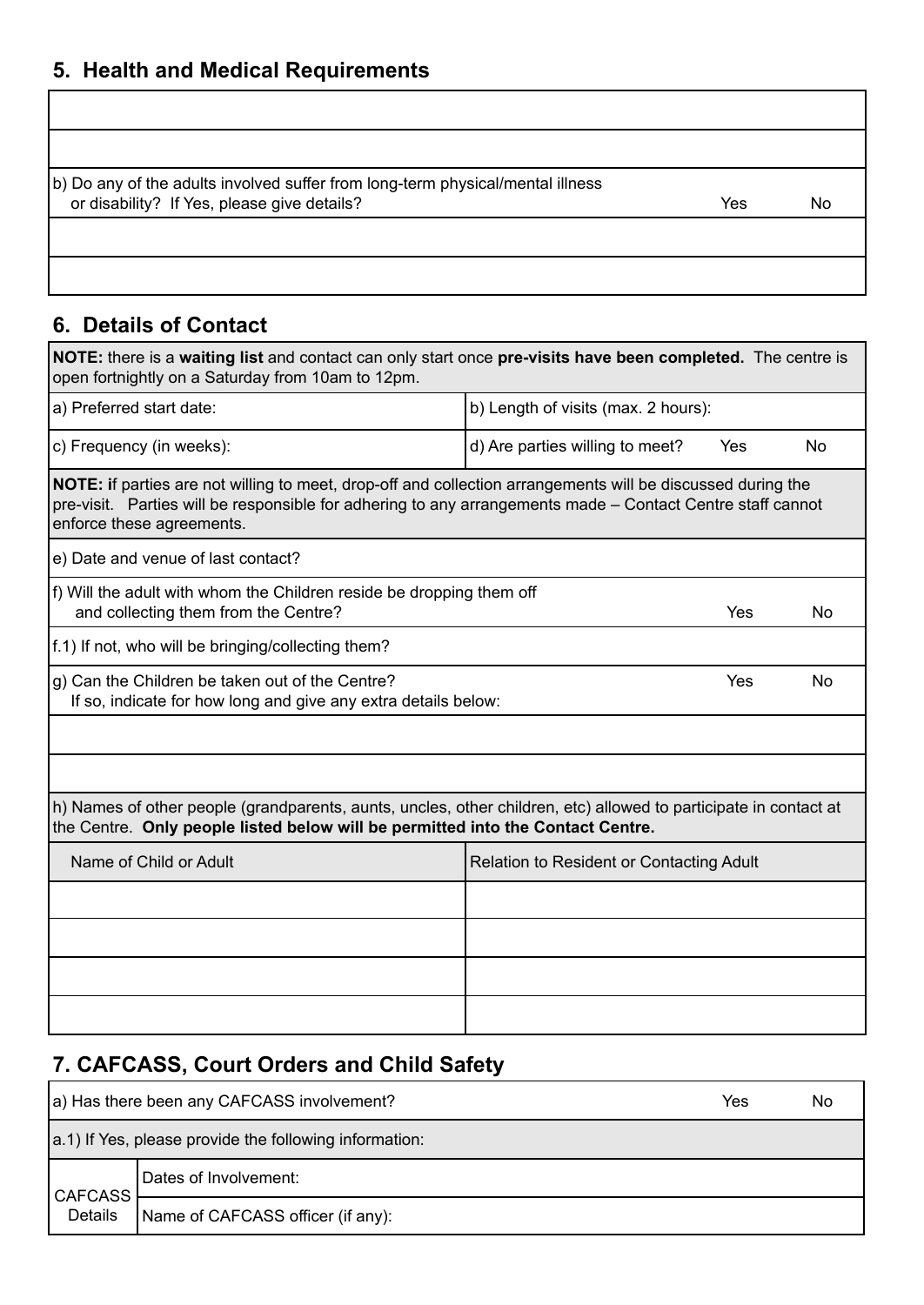| Name of CAFCASS office:                                                                                                                                                                                                                                         |            |     |    |
|-----------------------------------------------------------------------------------------------------------------------------------------------------------------------------------------------------------------------------------------------------------------|------------|-----|----|
| Address:                                                                                                                                                                                                                                                        |            |     |    |
|                                                                                                                                                                                                                                                                 |            |     |    |
| Postcode:                                                                                                                                                                                                                                                       | Telephone: |     |    |
| a.2) Please indicate the nature of the CAFCASS involvement:                                                                                                                                                                                                     |            |     |    |
|                                                                                                                                                                                                                                                                 |            |     |    |
|                                                                                                                                                                                                                                                                 |            |     |    |
|                                                                                                                                                                                                                                                                 |            |     |    |
| b) Is there a court order relating to Contact? If so, please send a copy<br>to the Contact Centre and indicate any additional details below.                                                                                                                    |            | Yes | No |
|                                                                                                                                                                                                                                                                 |            |     |    |
|                                                                                                                                                                                                                                                                 |            |     |    |
| c) What other court orders have been made in relation to the children and when?                                                                                                                                                                                 |            |     |    |
|                                                                                                                                                                                                                                                                 |            |     |    |
|                                                                                                                                                                                                                                                                 |            |     |    |
|                                                                                                                                                                                                                                                                 |            |     |    |
| d) Next court date (if any)?                                                                                                                                                                                                                                    |            |     |    |
| e) Has there been or is there likely to be a risk of abduction?                                                                                                                                                                                                 |            | Yes | No |
| If Yes, are procedures in place for holding passports, etc?                                                                                                                                                                                                     |            | Yes | No |
| f) Have there been child abuse allegations made in this family?<br>If Yes, please give details in (k) below.                                                                                                                                                    |            | Yes | No |
| g) Have there been sexual abuse allegations made in this family?<br>If Yes, please give details in (k) below.                                                                                                                                                   |            | Yes | No |
| h) Has any person involved in the contact ever been convicted of an offence against<br>children? If Yes, please give details in (k) below.                                                                                                                      |            | Yes | No |
| i) Does any person involved in the contact have drug/alcohol problems, either past or<br>current? If Yes, please give details in (k) below and inform then they may not attend<br>contact after drinking alcohol or taking drugs.                               |            | Yes | No |
| $ j\rangle$ is the family known to Social Services? If Yes, please give details in $(k)$ below.                                                                                                                                                                 |            | Yes | No |
| k) Please give details of any allegations, undertakings, injunctions or convictions relating to violence<br>involving either party, their respective family or the children, as well as details of any drug/alcohol<br>abuse (use separate sheet if necessary). |            |     |    |
|                                                                                                                                                                                                                                                                 |            |     |    |
|                                                                                                                                                                                                                                                                 |            |     |    |
|                                                                                                                                                                                                                                                                 |            |     |    |
|                                                                                                                                                                                                                                                                 |            |     |    |
|                                                                                                                                                                                                                                                                 |            |     |    |